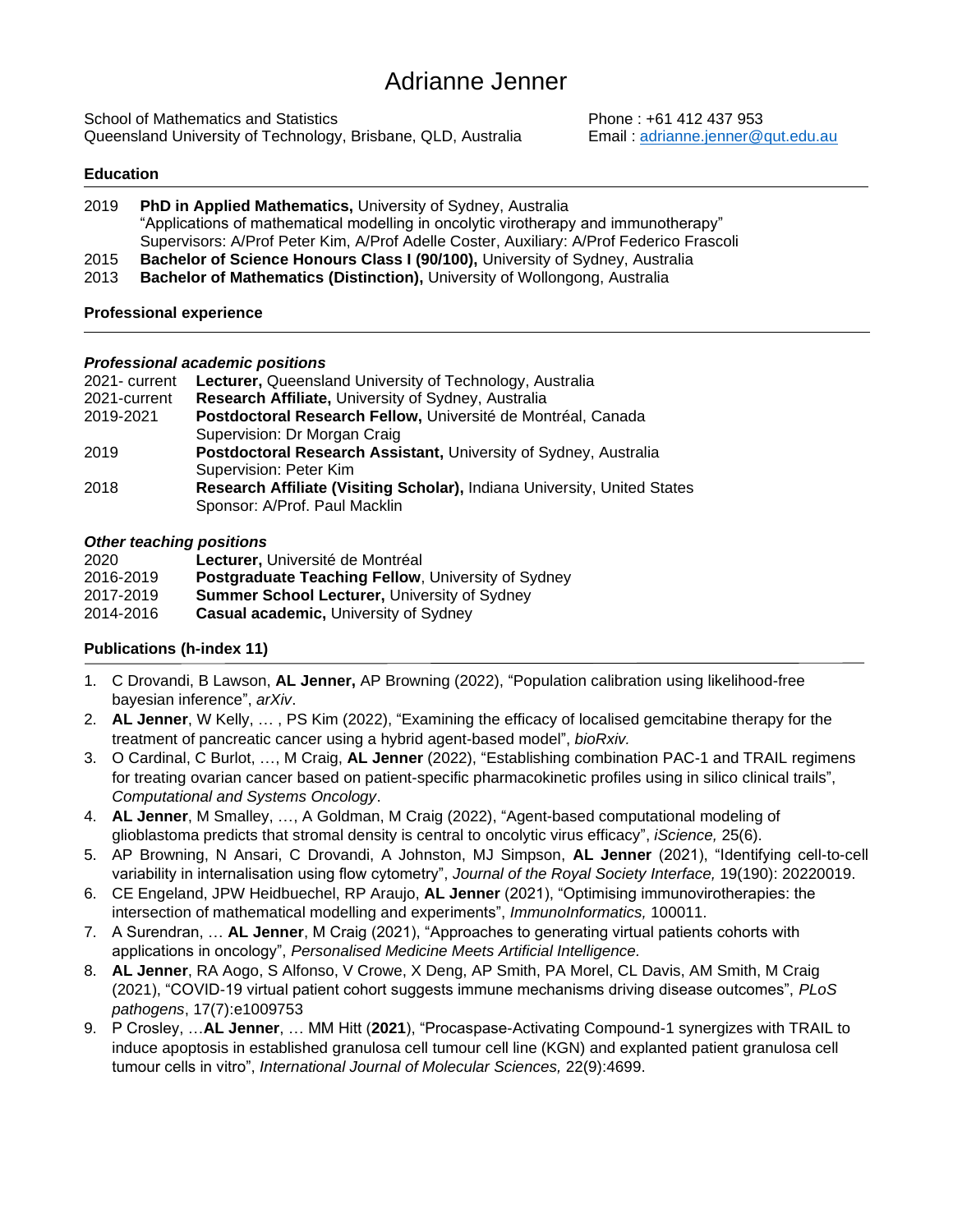- 10. **AL Jenner**, T Cassidy, K Belaid, MC Bourgeois-Daigneault, M Craig (2021), "In silico trials predict that combination strategies for enhancing vesicular stomatitis oncolytic virus are determined by tumor aggressivity", *Journal for Immunotherapy of Cancer,* 9(2).
- 11. S Alfonso, **AL Jenner**, M Craig (2020), "Translational approaches to treating dynamical diseases through in silico clinical trails", *Chaos: An Interdisciplinary Journal of Nonlinear Science,* 30(12):123128.
- 12. M Craig, **AL Jenner**, B Namgung, LP Lee, A Goldman (2020), "Engineering in medicine to address the challenge of cancer drug resistance: from micro-and nanotechnologies to computational and mathematical modelling", *Chemical Reviews,* 121(6):3352-3389.
- 13. **AL Jenner**, RA Aogo, CL Davis, AM Smith, M Craig (2020), "Leveraging computation modelling to understand infectious diseases", *Current Pathobiology Reports,* 1-13.
- 14. **AL Jenner** (2020), "Applications of mathematical modelling in oncolytic virotherapy and immunotherapy", *University of Sydney*.
- 15. **AL Jenner**, F Frascoli, ACF Coster, PS Kim (2020), "Enhancing oncolytic virotherapy: observations from a Voronoi Cell-Based model", *Journal of Theoretical Biology,* 485:110052.
- 16. **AL Jenner**, F Frascoli, CO Yun, PS Kim **(**2020), "Optimising hydrogel release profiles for viro-immunotherapy using oncolytic adenovirus expressing IL-12 and GM-CSF with immature dendritic cells", *Applied Sciences,*  10(8):2872.
- 17. M Getz, … **AL Jenner**, … , P Macklin (2020), "Rapid community-driven development of a SARS-CoV-2 tissue simulator", *BioRxiv.*
- 18. T Lee, **AL Jenner**, PS Kim, J Lee (2020), "Application of control theory in a delayed-infection and immuneevading oncolytic virotherapy", *Mathematical Biosciences and Engineering,* 17(3):2361-2383.
- 19. **AL Jenner**, PS Kim, F Frascoli, (2019), "Oncolytic virotherapy for tumours following a Gompertz growth law", *Journal of Theoretical Biology,* 480:129-140.
- 20. **AL Jenner**, …, ACF Coster (2018), "Modelling heterogeneity in viral-tumour dynamics: the effects of geneattenuation on viral characteristics", *Journal of Theoretical Biology,* 454:41-52
- 21. **AL Jenner**, CO Yun, A Yoon, ACF Coster, P Kim (2018), "Modelling combined virotherapy and immunotherapy: strengthening the antitumour immune response mediated by IL-12 and GM-CSF expression", *Letters in Biomathematics",* 5(2):S99-S116.
- 22. **AL Jenner**, CO Yun, PK Kim, ACF Coster (2018), "Mathematical modelling of the interaction between cancer cells and an oncolytic virus: insights into the effects of treatment protocols", *Bulletin of Mathematical Biology,*  80(6):1615-1629.
- 23. **AL Jenner**, ACF Coster, PS Kim, F Frascoli (2018), "Treating cancerous cells with viruses: insights from a minimal model for oncolytic virotherapy", *Letters in Biomathematics,* 5:s117-s136.

| Grants | Total \$264,047                                                                   |                |
|--------|-----------------------------------------------------------------------------------|----------------|
| 2022   | <b>QUT Early Career Researcher Scheme</b>                                         | \$20,000       |
| 2021   | Centre for Data Science First Byte Funding Scheme (Second round)                  | \$10,000       |
| 2021   | <b>QUT Mathematical School Research Support Scheme</b>                            | \$2,575        |
| 2021   | Centre for Data Science First Byte Funding Scheme (First round)                   | \$10,000       |
| 2019   | Quebec Health Research Funds (FRQS) Postdoctoral Scholarship                      | 90,000 CAD     |
| 2019   | Center for Applied Mathematics in Bioscience and Medicine Postdoctoral fellowship | 7,000 CAD      |
| 2019   | Canadian conference on cancer research travel scholarships                        | 1,000 CAD      |
| 2019   | Australian Mathematics Society Lift-Off Fellowship                                | \$4,000        |
| 2019   | Postgraduate Research Support Scheme                                              | \$3,500        |
| 2018   | Australian Federation of Graduate Women Tempe Mann Travel Scholarship             | \$8,000        |
| 2019   | Sydney University Graduates Union of North America Alumni                         | \$2,500        |
| 2018   | Australian and New Zealand Industrial and Applied Mathematics Travel Support      | \$500          |
| 2017   | K.E. Bullen International Conference Scholarship                                  | \$3,500        |
| 2017   | Women in Mathematics Special Interest Group Travel Grant                          | \$600          |
| 2017   | Society for Mathematical Biology Landahl Travel Award                             | 750 USD        |
| 2017   | Postgraduate Research Support Scheme Funding                                      | \$3,000        |
| 2016   | Society for Mathematical Biology Landahl Travel Award                             | <b>250 USD</b> |
| 2015   | Australian Postgraduate Award (APA)                                               | \$80,046       |
| 2010   | Mathematics Undergraduate Scholarship University of Wollongong                    | \$9,000        |